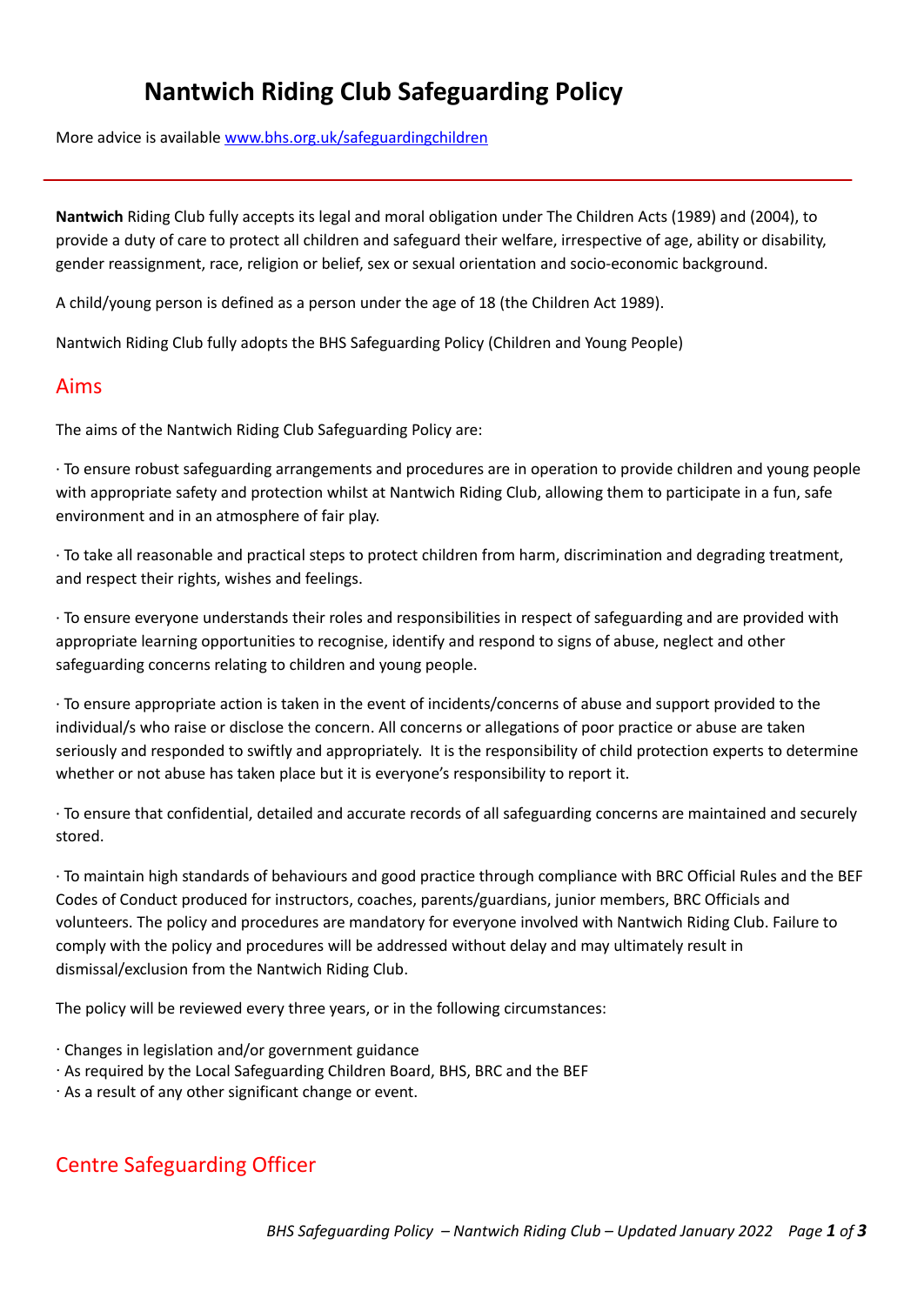Nantwich Riding Club will appoint a Club Safeguarding Officer (CSO)

# The role of the CSO is:

- Work with others in the centre or club to ensure a positive child-centred environment
- Ensure that their club or centre is aware of The British Horse Society's safeguarding policies, procedures and guidelines
- Ensure parents/children are aware of the policy and procedures
- Receive queries and offer support regarding safeguarding concerns
- Undertake training as necessary
- Promote training to club and centre support staff, members and volunteers
- Assist the club or centre to ensure that codes of conduct are in place for club staff, volunteers, coaches, young people and parents
- Ensure confidentiality is maintained and information is only shared on a "need to know" basis
- Respond to any allegations or complaints made from within your club/centre
- Communicate with centre or club management and The BHS Safeguarding team regarding concerns
- Maintain contact details for local children's social care and the police

#### It is not the role of the CSO to be a Child Protection expert or to determine whether or not a serious incident has **taken place, rather to record the details and seek guidance if necessary.**

### Communication

Nantwich Riding Club will make its Safeguarding Policy and Procedures available to all officials, volunteers, junior members and their parents/guardians and it will appear in full on the Nantwich Riding Club website.

Nantwich Riding Club will circulate to all new members and their parents/guardians if they are under 18, the name and number of the Club Safeguarding Officer.

All individuals involved with Nantwich Riding Club, no matter what role they participate in, must adhere to the Safeguarding Code of Conduct.

All individuals involved with Nantwich Riding Club must all sign to agree to uphold the Safeguarding Code of Conduct.

### Training

Instructors/coaches, officials and volunteers working with children may like to undertake the BEF approved safeguarding training (or recognised equivalent) course within the last 3 years. Ideally refresher training should be completed every three years via either the BEF approved online training portal or a further face to face course. As a minimum the CSO must attend the required Safeguarding Training Course.

## Criminal Record checks

Instructors/coaches, officials and volunteers working with children at Nantwich Riding Club may be required to hold a current certificate through the Disclosure and Barring Service, Disclosure Scotland or Access NI as appropriate. Certificates must be renewed every three years. Please see the guidance documents below.